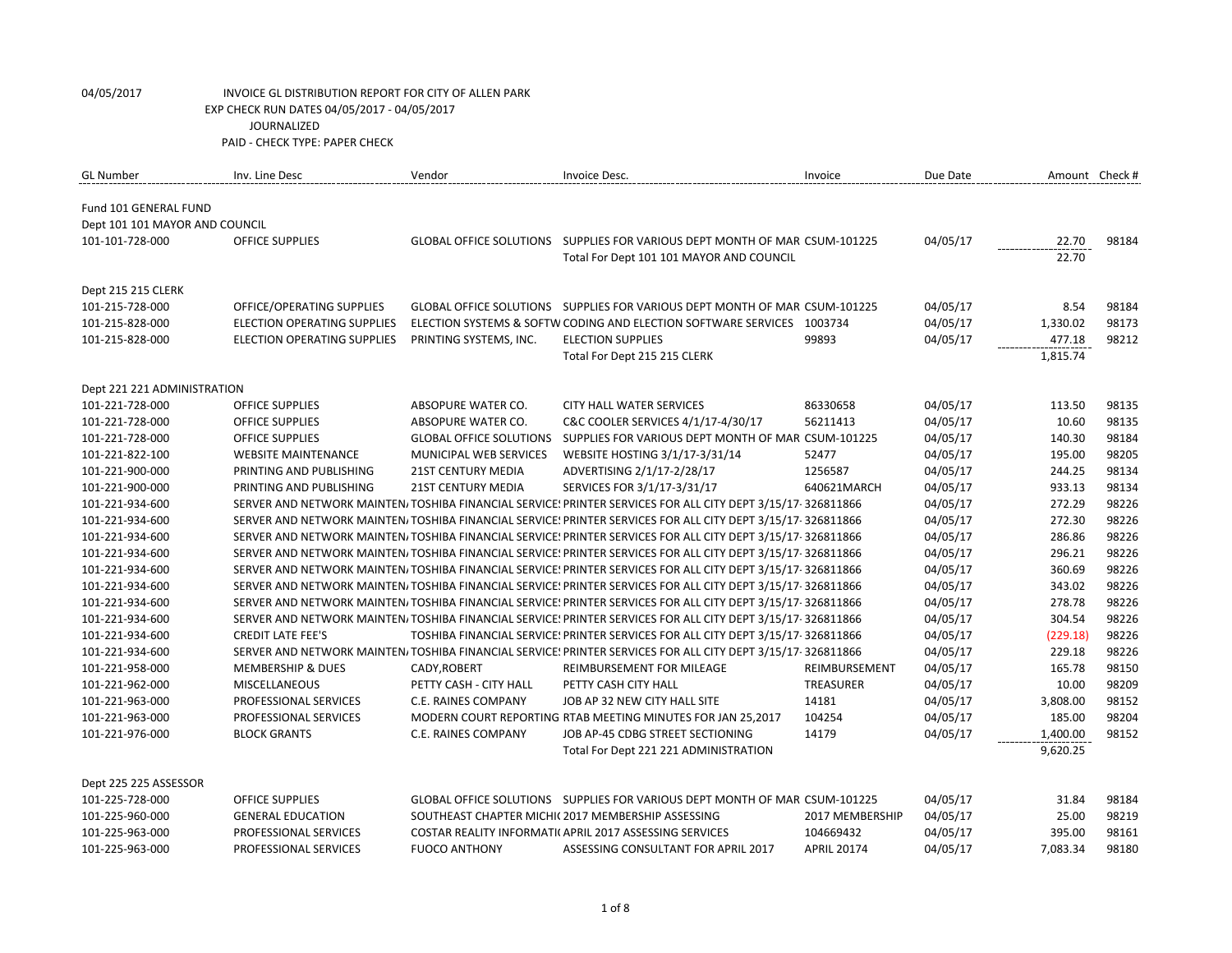| <b>GL Number</b>               | Inv. Line Desc                                          | Vendor                     | Invoice Desc.                                                                    | Invoice           | Due Date | Amount Check # |       |
|--------------------------------|---------------------------------------------------------|----------------------------|----------------------------------------------------------------------------------|-------------------|----------|----------------|-------|
|                                |                                                         |                            | Total For Dept 225 225 ASSESSOR                                                  |                   |          | 7,535.18       |       |
| Dept 230 230 FINANCE           |                                                         |                            |                                                                                  |                   |          |                |       |
| 101-230-728-000                | <b>OFFICE SUPPLIES</b>                                  |                            | GLOBAL OFFICE SOLUTIONS SUPPLIES FOR VARIOUS DEPT MONTH OF MAR CSUM-101225       |                   | 04/05/17 | 70.22          | 98184 |
|                                |                                                         |                            | Total For Dept 230 230 FINANCE                                                   |                   |          | 70.22          |       |
| Dept 253 253 TREASURER         |                                                         |                            |                                                                                  |                   |          |                |       |
| 101-253-728-000                | <b>OFFICE SUPPLIES</b>                                  |                            | GLOBAL OFFICE SOLUTIONS SUPPLIES FOR VARIOUS DEPT MONTH OF MAR CSUM-101225       |                   | 04/05/17 | 31.84          | 98184 |
| 101-253-962-000                | <b>MISCELLANEOUS</b>                                    | PETTY CASH - CITY HALL     | PETTY CASH CITY HALL                                                             | TREASURER         | 04/05/17 | 94.28          | 98209 |
|                                |                                                         |                            | Total For Dept 253 253 TREASURER                                                 |                   |          | 126.12         |       |
| Dept 263 263 CITY HALL         |                                                         |                            |                                                                                  |                   |          |                |       |
| 101-263-853-000                | <b>TELEPHONE</b>                                        | <b>COMCAST</b>             | SERVICES FOR FIRE DEPT 4/8/17-5/5/17                                             | 8529101680173474  | 04/05/17 | 254.85         | 98157 |
| 101-263-931-000                | <b>BUILDING MAINTENANCE</b>                             |                            | TOSHIBA FINANCIAL SERVICE: CITY HALL SERVICES FOR PRINTERS 3/15/17-4/: 326810843 |                   | 04/05/17 | 511.96         | 98225 |
| 101-263-931-000                | <b>BUILDING MAINTENANCE</b>                             | <b>VETERANS CLEANING</b>   | CLEANING SERVICES AND SUPPLIES 2/26/17-3/ 17-1004                                |                   | 04/05/17 | 1,645.44       | 98230 |
| 101-263-985-000                | CAPITAL OUTLAY-COMMON AREA ALLEN PARK EQUITIES LLC      |                            | CITY HALL RENT FOR APRIL2017 AND ELEC BILL CE1059APRIL                           |                   | 04/05/17 | 3,819.00       | 98136 |
| 101-263-985-000                | CAPITAL OUTLAY-INSURANCE REC( ALLEN PARK EQUITIES LLC   |                            | CITY HALL RENT FOR APRIL2017 AND ELEC BILL CE1059APRIL                           |                   | 04/05/17 | 229.00         | 98136 |
| 101-263-985-000                | CAPITAL OUTLAY-REAL ESTATE TA) ALLEN PARK EQUITIES LLC  |                            | CITY HALL RENT FOR APRIL2017 AND ELEC BILL CE1059APRIL                           |                   | 04/05/17 | 1,147.00       | 98136 |
| 101-263-985-000                | CAPITAL OUTLAY-BASE RENT                                | ALLEN PARK EQUITIES LLC    | CITY HALL RENT FOR APRIL2017 AND ELEC BILL CE1059APRIL                           |                   | 04/05/17 | 16,262.00      | 98136 |
| 101-263-985-000                | CAPITAL OUTLAY-ELECTRIC- 1/31/: ALLEN PARK EQUITIES LLC |                            | CITY HALL RENT FOR APRIL2017 AND ELEC BILL CE1059APRIL                           |                   | 04/05/17 | 3,029.56       | 98136 |
|                                |                                                         |                            | Total For Dept 263 263 CITY HALL                                                 |                   |          | 26,898.81      |       |
| Dept 305 305 POLICE DEPARTMENT |                                                         |                            |                                                                                  |                   |          |                |       |
| 101-305-728-000                | <b>OFFICE SUPPLIES</b>                                  |                            | GLOBAL OFFICE SOLUTIONS  SUPPLIES FOR VARIOUS DEPT MONTH OF MAR CSUM-101225      |                   | 04/05/17 | 244.70         | 98184 |
| 101-305-729-000                | <b>K-9 SUPPLIES</b>                                     | PET SUPPLIES PLUS          | <b>K-9 SUPPLIES</b>                                                              | 7969              | 04/05/17 | 119.01         | 98210 |
| 101-305-729-000                | K-9 SUPPLIES                                            | PET SUPPLIES PLUS          | <b>K-9 SUPPLIES</b>                                                              | 7961              | 04/05/17 | 57.86          | 98210 |
| 101-305-757-000                | <b>OPERATING SUPPLIES</b>                               | <b>FOREMOST PROMOTIONS</b> | OPERATING SUPPLIES POLICE DEPT                                                   | 386758            | 04/05/17 | 804.84         | 98177 |
| 101-305-757-000                | <b>OPERATING SUPPLIES</b>                               | <b>IBM CORPORATION</b>     | SERVICES AS/400 12/29/16-3/28/17                                                 | 3710045           | 04/05/17 | 150.00         | 98191 |
| 101-305-757-000                | <b>OPERATING SUPPLIES</b>                               | <b>JAMES THORBURN</b>      | REIMBURSEMENT ON BUREAU SUPPLIES                                                 | REIMBURSEMENT     | 04/05/17 | 252.84         | 98224 |
| 101-305-805-000                | <b>VEHICLE TOWING</b>                                   | <b>CITY TOWING</b>         | 56 VEHICLE TOWED AND 21 PERSONAL 3/1/17-3/1/17-3/15/17                           |                   | 04/05/17 | 6,420.00       | 98154 |
| 101-305-853-000                | <b>TELEPHONE</b>                                        | AMERICAN MESSAGING         | POLICE SERVICES FROM 3/15/17-4/14/17                                             | Z1319539RC        | 04/05/17 | 14.62          | 98137 |
| 101-305-853-000                | <b>TELEPHONE</b>                                        | <b>COMCAST</b>             | SERVICES FOR POLICE 4/5/17-5/4/17                                                | 85291016801738581 | 04/05/17 | 158.42         | 98156 |
| 101-305-934-500                | <b>COMPUTER BREAK-FIX</b>                               |                            | SOUTHERN MICHIGAN INFOR COMPUTER SERVICES FOR POLICE DEPT                        | 2808              | 04/05/17 | 160.00         | 98222 |
| 101-305-960-000                | <b>EDUCATION &amp; TRAINING</b>                         | DOBBERTIN, JASON           | REIMBURSEMENT FOR TRAINING EXPENSES                                              | REIMBURSEMENT     | 04/05/17 | 12.54          | 98166 |
| 101-305-960-000                | <b>EDUCATION &amp; TRAINING</b>                         | <b>GRANICA, CHRIS</b>      | <b>EXPENSES RELATED TO TRAINING</b>                                              | REIMBURSEMENT     | 04/05/17 | 21.00          | 98187 |
| 101-305-960-000                | <b>EDUCATION &amp; TRAINING</b>                         | SODEN, JAMES               | REIMBURSEMENT FOR TRAINING EXPENSES                                              | REIMBURSEMENT     | 04/05/17 | 37.63          | 98223 |
| 101-305-961-000                | POL. TRAIN-ACT 302 ST. GRANT                            |                            | COMMAND PRESENCE TRNG EDUCATIONAL SEMINAR FOR LT EGAN                            | 0007              | 04/05/17 | 129.00         | 98158 |
|                                |                                                         |                            | Total For Dept 305 305 POLICE DEPARTMENT                                         |                   |          | 8,582.46       |       |

Dept 340 340 FIRE DEPARTMENT

101-340-728-000 OFFICE SUPPLIES GLOBAL OFFICE SOLUTIONS SUPPLIES FOR VARIOUS DEPT MONTH OF MAR 2017 CSUM-101225 04/05/17 135.71 98184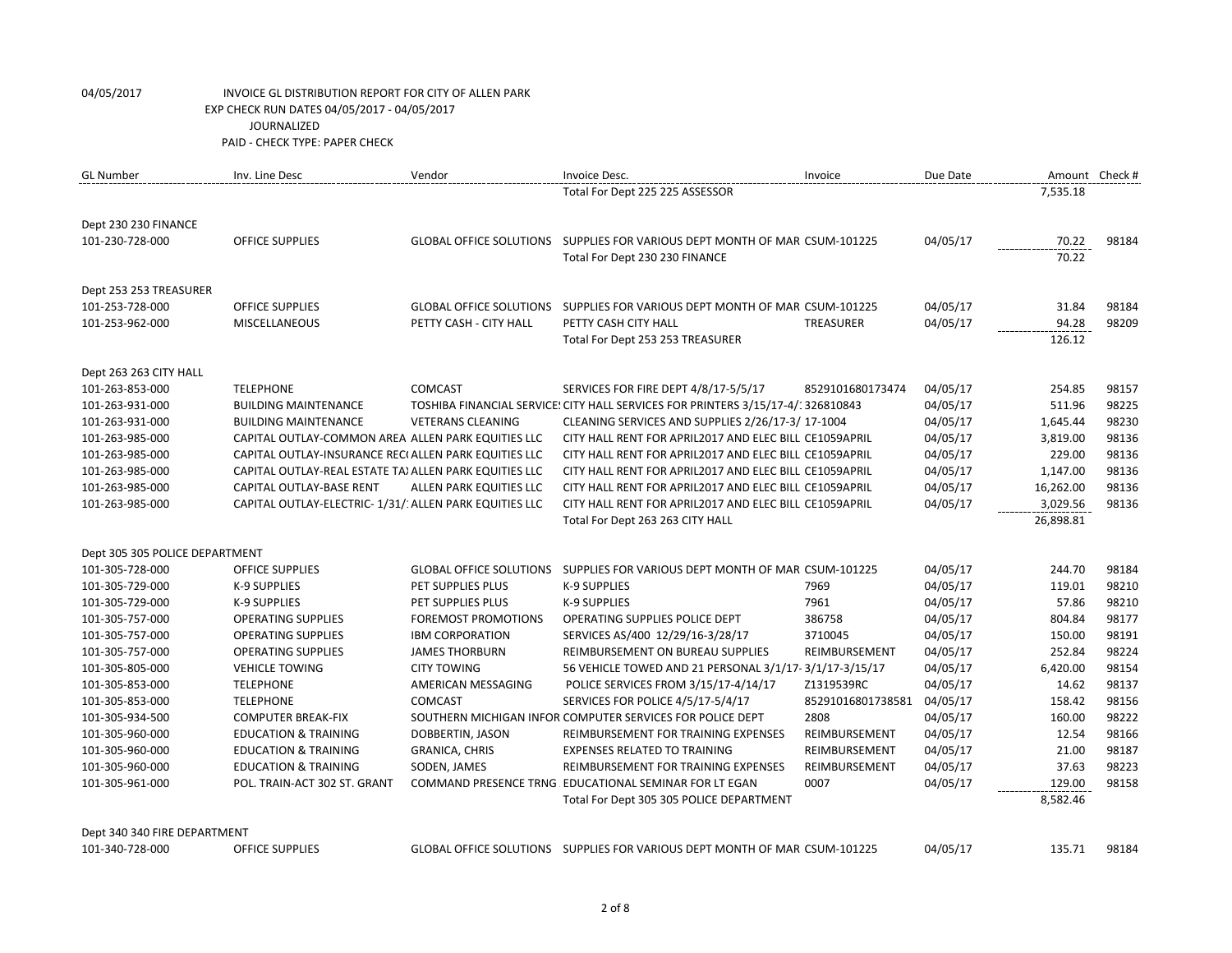| <b>GL Number</b>                            | Inv. Line Desc                               | Vendor                                     | Invoice Desc.                                         | Invoice       | Due Date             | Amount               | Check # |
|---------------------------------------------|----------------------------------------------|--------------------------------------------|-------------------------------------------------------|---------------|----------------------|----------------------|---------|
| 101-340-757-000                             | <b>OPERATING SUPPLIES</b>                    | NETWORK SERVICES COMPAI OPERATING SUPPLIES |                                                       | 6439506-00    | 04/05/17             | 208.56               | 98207   |
| 101-340-757-000                             | <b>OPERATING SUPPLIES</b>                    | <b>SAM'S CLUB DIRECT</b>                   | SUPPLIES FOR MARCH 2017                               | 0402519749089 | 04/05/17             | 176.66               | 98217   |
| 101-340-757-500                             | <b>RESCUE SUPPLIES</b>                       | J & B MEDICAL SUPPLY, INC. RESCUE SUPPLIES |                                                       | 3544639       | 04/05/17             | 24.61                | 98192   |
| 101-340-757-500                             | <b>RESCUE SUPPLIES</b>                       | J & B MEDICAL SUPPLY, INC. SUPPLIES        |                                                       | 3518814       | 04/05/17             | 699.96               | 98192   |
| 101-340-920-000                             | <b>UTILITIES</b>                             | CONSTELLATION                              | FEB 2017 SERVICES FIRE DEPT                           | 0038674424    | 04/05/17             | 535.06               | 98159   |
| 101-340-934-000                             | <b>EQUIPMENT MAINTENANCE</b>                 | PHILIPS HEALTHCARE                         | <b>EQUIPMENT MNT</b>                                  | 934460581     | 04/05/17             | 1,515.58             | 98211   |
| 101-340-934-000                             | PHONE CHGS PER JADE WITH C/S                 | <b>VERIZON WIRELESS</b>                    | PHONE SERVICES FIRE DEPT 2/11/17-3/10/17              | 9781863225    | 04/05/17             | 6.45                 | 98228   |
| 101-340-939-000                             | <b>VEHICLE MAINTENANCE</b>                   | <b>HALT FIRE</b>                           | VEH MNT FOR FIRE DEPT                                 | S0071738      | 04/05/17             | 2,207.74             | 98189   |
| 101-340-939-000                             | <b>VEHICLE MAINTENANCE</b>                   | <b>HALT FIRE</b>                           | <b>VEHICLE MNT FIRE DEPT</b>                          | S0073522      | 04/05/17             | 5,227.11             | 98189   |
| 101-340-939-000                             | <b>VEHICLE MAINTENANCE</b>                   | <b>HALT FIRE</b>                           | VEH MAINTANCE FIRE DEPT                               | 439841        | 04/05/17             | 70.28                | 98189   |
| 101-340-939-000                             | <b>VEHICLE MAINTENANCE</b>                   | <b>HALT FIRE</b>                           | VEHICLE MNT FIRE DEPT                                 | S0072941      | 04/05/17             | 827.50               | 98189   |
| 101-340-985-000                             | CAPITAL OUTLAY                               | MUZAK OF TOLEDO                            | INSTALLATION OF PA SPEAKERS NEW PHONE S' 120885       |               | 04/05/17             | 2,666.80             | 98206   |
| 101-340-985-000                             | CAPITAL OUTLAY                               |                                            | SOUTHERN MICHIGAN INFOR DOOR ANNOUNCEMENT SYSTEM      | 2806          | 04/05/17             | 640.00               | 98222   |
|                                             |                                              |                                            | Total For Dept 340 340 FIRE DEPARTMENT                |               |                      | 14,942.02            |         |
|                                             |                                              |                                            |                                                       |               |                      |                      |         |
| Dept 445 445 DEPARTMENT OF PUBLIC SERVICE   |                                              |                                            |                                                       |               |                      |                      |         |
| 101-445-926-000                             | STREET LIGHTING- 15501 PHILOMI DTE ENERGY    |                                            | STREETLIGHTS 3/1/17-3/31/17                           | 04052017      | 04/05/17             | 197.33               | 98169   |
| 101-445-926-000                             | STREET LIGHTING TRAFFIC SIGNAL DTE ENERGY    |                                            | STREETLIGHTS 3/1/17-3/31/17                           | 04052017      | 04/05/17             | 31,972.77            | 98169   |
| 101-445-939-000                             | <b>VEHICLE MAINTENANCE</b>                   | <b>EAST MICHIGAN TRAILER SAL PARTS</b>     |                                                       | 6367675       | 04/05/17             | 119.95               | 98172   |
| 101-445-939-000                             | <b>VEHICLE MAINTENANCE</b>                   | <b>GLENDALE AUTO VALUE</b>                 | <b>PARTS</b>                                          | 359-120980    | 04/05/17             | 324.39               | 98182   |
| 101-445-939-000                             | <b>VEHICLE MAINTENANCE</b>                   | <b>GLENDALE AUTO VALUE</b>                 | <b>PARTS</b>                                          | 359-121407    | 04/05/17             | 35.82                | 98182   |
| 101-445-939-000                             | <b>VEHICLE MAINTENANCE</b>                   | <b>GLENDALE AUTO VALUE</b>                 | CREDIT ON RET PARTS FROM INV 120980 & 12(CM359-121139 |               | 04/05/17             | (170.00)             | 98182   |
| 101-445-939-000                             | <b>VEHICLE MAINTENANCE</b>                   | <b>GLENDALE AUTO VALUE</b>                 | <b>CREDIT ON RT PARTS FROM INV 120967</b>             | CM359-120988  | 04/05/17             | (287.31)             | 98182   |
| 101-445-939-000                             | <b>VEHICLE MAINTENANCE</b>                   | <b>GLENDALE AUTO VALUE</b>                 | <b>PARTS</b>                                          | 359-121797    | 04/05/17             | 37.90                | 98182   |
| 101-445-939-000                             | <b>VEHICLE MAINTENANCE</b>                   | KIMBALL MIDWEST                            | <b>PARTS</b>                                          | 5491651       | 04/05/17             | 165.36               | 98196   |
|                                             |                                              |                                            | Total For Dept 445 445 DEPARTMENT OF PUBLIC SERVICE   |               |                      | 32,396.21            |         |
|                                             |                                              |                                            |                                                       |               |                      |                      |         |
| Dept 707 707 PARKS & REC<br>101-707-783-000 | <b>PARK SUPPLIES</b>                         | <b>HOME DEPOT</b>                          | <b>SUPPLIES</b>                                       | 8020766       | 04/05/17             | 16.15                | 98190   |
|                                             |                                              |                                            |                                                       | 13585         |                      |                      | 98176   |
| 101-707-784-000                             | <b>PARK SERVICES</b><br><b>PARK SERVICES</b> | <b>FAST FLYERS</b>                         | DEL OF RECREATION NEWSLETTER                          | 66616         | 04/05/17<br>04/05/17 | 1,320.00<br>1,127.40 | 98198   |
| 101-707-784-000                             |                                              | METROPOLITAN COMPOUND WEED KILLER          |                                                       |               |                      |                      |         |
| 101-707-816-000                             | PROF. SERV. - OTHER                          | <b>BADER &amp; SONS CO</b>                 | TRAILER FOR GRASS CUTTING EQUIPMENT                   | 367446        | 04/05/17             | 3,111.00             | 98143   |
| 101-707-816-000                             | PROF. SERV. - OTHER                          | <b>BADER &amp; SONS CO</b>                 | <b>GRASS CUTTING SUPPLIES</b>                         | 356799        | 04/05/17             | 2,186.89             | 98143   |
| 101-707-816-000                             | PROF. SERV. - OTHER                          | DOWNRIVER HITCH AND TRU PARTS              |                                                       | 12767         | 04/05/17             | 409.95               | 98167   |
| 101-707-920-000                             | <b>UTILITIES</b>                             | <b>ALLEN PARK WATER</b>                    | WATER BILL 12/1/16-3/1/17 CHARLIE BROWN 170-RO066-15  |               | 04/05/17             | 15.75                | 98139   |
| 101-707-939-000                             | <b>VEHICLE MAINTENANCE</b>                   | <b>GLENDALE AUTO VALUE</b>                 | <b>PARTS</b>                                          | 359-121069    | 04/05/17             | 184.59               | 98182   |
|                                             |                                              |                                            | Total For Dept 707 707 PARKS & REC                    |               |                      | 8,371.73             |         |
| Dept 751 751 COMMUNITY CENTER               |                                              |                                            |                                                       |               |                      |                      |         |
| 101-751-757-000                             | <b>OPERATING SUPPLIES</b>                    | GORDON FOOD SERV.                          | <b>SUPPLIES FOR PARKS &amp; REC</b>                   | 846132208     | 04/05/17             | 44.34                | 98185   |
| 101-751-757-000                             | <b>OPERATING SUPPLIES</b>                    | PROPANE SERVICES                           | <b>MOTOR FUEL</b>                                     | U0096989      | 04/05/17             | 83.67                | 98213   |
|                                             |                                              |                                            |                                                       |               |                      |                      |         |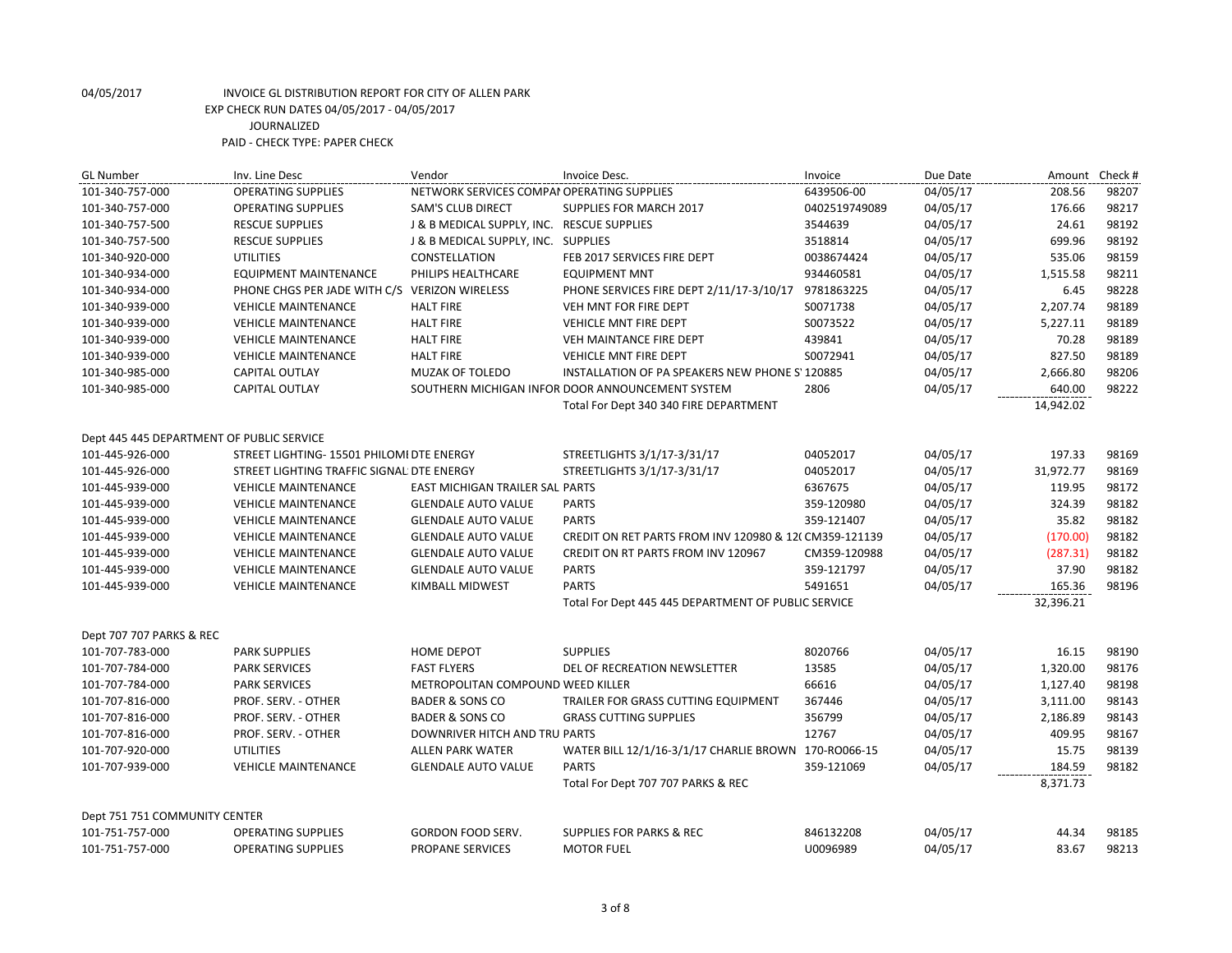| <b>GL Number</b>                | Inv. Line Desc                                                                 | Vendor                           | Invoice Desc.                                                                       | Invoice      | Due Date | Amount     | Check # |
|---------------------------------|--------------------------------------------------------------------------------|----------------------------------|-------------------------------------------------------------------------------------|--------------|----------|------------|---------|
| 101-751-757-000                 | <b>OPERATING SUPPLIES</b>                                                      | <b>PROPANE SERVICES</b>          | <b>MOTOR FUEL</b>                                                                   | U0096890     | 04/05/17 | 83.67      | 98213   |
| 101-751-816-000                 | PROF. SERV. - OTHER                                                            |                                  | JERRY COHEN ELITE LAB INC FEBRUARY 2017 WATER TREATMENT SERVICES 7302               |              | 04/05/17 | 200.00     | 98193   |
| 101-751-920-000                 | <b>UTILITIES</b>                                                               | ALLEN PARK WATER                 | WATER SERVICES 2/1/17-3/1/17 WHITE ST                                               | 401-WH158-00 | 04/05/17 | 1,450.92   | 98140   |
| 101-751-931-000                 | <b>BUILDING MAINTENANCE</b>                                                    |                                  | FRANK TARNOWSKI PLUMBIN REPAIRS IN WOMENS RESTROOM                                  | 3917-17      | 04/05/17 | 150.00     | 98178   |
| 101-751-931-000                 | <b>BUILDING MAINTENANCE</b>                                                    | NETWORK SERVICES COMPAI SERVICES |                                                                                     | 6441344-00   | 04/05/17 | 75.33      | 98207   |
| 101-751-931-000                 | <b>BUILDING MAINTENANCE</b>                                                    | NETWORK SERVICES COMPAI PARTS    |                                                                                     | 6440974-00   | 04/05/17 | 126.20     | 98207   |
| 101-751-931-000                 | <b>BUILDING MAINTENANCE</b>                                                    | <b>ORKIN</b>                     | <b>APRIL 2017 SERVICES</b>                                                          | 155572977    | 04/05/17 | 70.00      | 98208   |
| 101-751-934-000                 | <b>EQUIPMENT MAINTENANCE</b>                                                   | DSM SAW & KNIFE LLC              | <b>BLADE SERVICES</b>                                                               | 4290         | 04/05/17 | 62.00      | 98168   |
| 101-751-934-000                 | <b>EQUIPMENT MAINTENANCE</b>                                                   |                                  | SERV-ICE REFRIGERATION, IN SERVICE CALL TO CHECK OUT RINK HEATERS                   | AP121017     | 04/05/17 | 182.00     | 98220   |
| 101-751-934-000                 | <b>EQUIPMENT MAINTENANCE</b>                                                   |                                  | SERV-ICE REFRIGERATION, IN SERV CALL INSTALLED NEW GAS VALVE                        | AP121216     | 04/05/17 | 723.64     | 98220   |
|                                 |                                                                                |                                  | Total For Dept 751 751 COMMUNITY CENTER                                             |              |          | 3,251.77   |         |
|                                 |                                                                                |                                  | Total For Fund 101 GENERAL FUND                                                     |              |          | 113,633.21 |         |
| Fund 202 MAJOR STREET FUND      |                                                                                |                                  |                                                                                     |              |          |            |         |
| Dept 475 475 TRAFFIC SERVICES   |                                                                                |                                  |                                                                                     |              |          |            |         |
| 202-475-703-050                 | INTERFUND LABOR/EQUIP - TRAFF WAYNE COUNTY - ACCTS. RECTRAFFIC SIGNAL MNT 2/17 |                                  |                                                                                     | 289034       | 04/05/17 | 434.50     | 98235   |
| 202-475-703-050                 |                                                                                |                                  | INTERFUND LABOR/EQUIP - TRAFF WAYNE COUNTY - ACCTS. REI TRAFFIC SIGNAL ENERGY 12/16 | 1008444      | 04/05/17 | 119.78     | 98236   |
| 202-475-757-000                 | <b>OPERATING SUPPLIES</b>                                                      | <b>FREEPORT SUPPLY CO.</b>       | <b>SUPPLIES</b>                                                                     | 20695        | 04/05/17 | 633.09     | 98179   |
|                                 |                                                                                |                                  | Total For Dept 475 475 TRAFFIC SERVICES                                             |              |          | 1,187.37   |         |
| Dept 478 WINTER MAINTENANCE     |                                                                                |                                  |                                                                                     |              |          |            |         |
| 202-478-757-000                 | <b>OPERATING SUPPLIES</b>                                                      | DETROIT SALT COMPANY             | <b>SUPPLIES</b>                                                                     | 64993        | 04/05/17 | 3,184.96   | 98162   |
| 202-478-757-000                 | <b>OPERATING SUPPLIES</b>                                                      | <b>DETROIT SALT COMPANY</b>      | <b>SUPPLIES</b>                                                                     | 65051        | 04/05/17 | 7,413.05   | 98162   |
|                                 |                                                                                |                                  | Total For Dept 478 WINTER MAINTENANCE                                               |              |          | 10,598.01  |         |
| Dept 479 PRESERVATION - STREETS |                                                                                |                                  |                                                                                     |              |          |            |         |
| 202-479-820-000                 | <b>ENGINEERING</b>                                                             | <b>BUCCILLI GROUP, LLC</b>       | INSPECTION SERVICES 8/9/16 MAJOAR ROADS 2000                                        |              | 04/05/17 | 216.00     | 98149   |
| 202-479-820-000                 | <b>ENGINEERING</b>                                                             | <b>BUCCILLI GROUP, LLC</b>       | INSPECTION 8/3-8/5/16 MAJOR RDS                                                     | 1998         | 04/05/17 | 432.00     | 98149   |
|                                 |                                                                                |                                  | Total For Dept 479 PRESERVATION - STREETS                                           |              |          | 648.00     |         |
|                                 |                                                                                |                                  | Total For Fund 202 MAJOR STREET FUND                                                |              |          | 12,433.38  |         |
| Fund 203 LOCAL STREET FUND      |                                                                                |                                  |                                                                                     |              |          |            |         |
| Dept 475 475 TRAFFIC SERVICES   |                                                                                |                                  |                                                                                     |              |          |            |         |
| 203-475-757-000                 | <b>OPERATING SUPPLIES</b>                                                      | LOCKE, JASON                     | REIMBURSEMENT FOR IMSA CERTIFICATION, N REIMBURSEMENT                               |              | 04/05/17 | 607.99     | 98197   |
|                                 |                                                                                |                                  | Total For Dept 475 475 TRAFFIC SERVICES                                             |              |          | 607.99     |         |
| Dept 478 WINTER MAINTENANCE     |                                                                                |                                  |                                                                                     |              |          |            |         |
| 203-478-757-000                 | <b>OPERATING SUPPLIES</b>                                                      | DETROIT SALT COMPANY             | <b>SUPPLIES</b>                                                                     | 64993        | 04/05/17 | 3,184.95   | 98162   |
| 203-478-757-000                 | <b>OPERATING SUPPLIES</b>                                                      | DETROIT SALT COMPANY             | <b>SUPPLIES</b>                                                                     | 65051        | 04/05/17 | 7,413.04   | 98162   |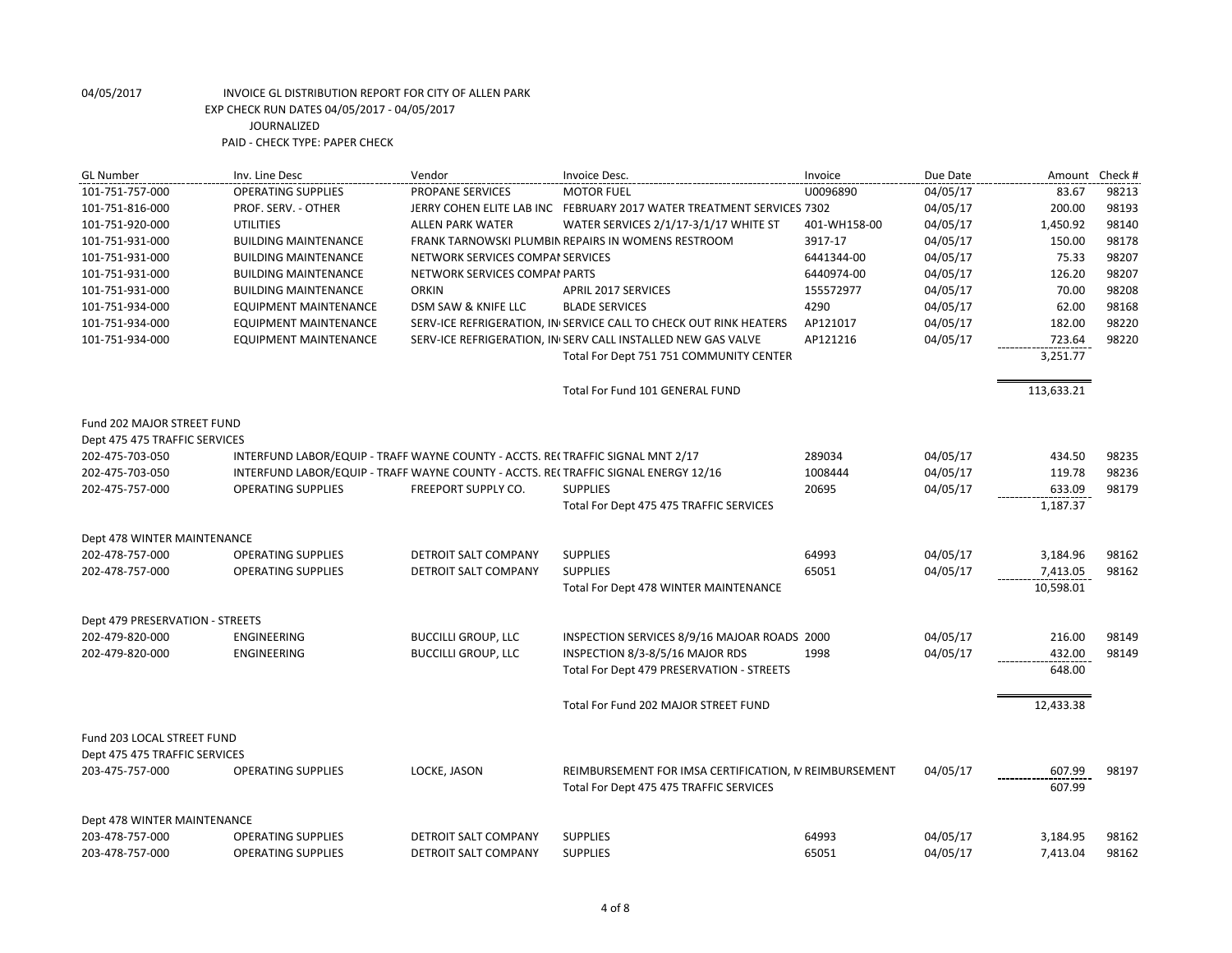| <b>GL Number</b>                  | Inv. Line Desc                                     | Vendor                                         | Invoice Desc.                                                                   | Invoice     | Due Date |           | Amount Check # |
|-----------------------------------|----------------------------------------------------|------------------------------------------------|---------------------------------------------------------------------------------|-------------|----------|-----------|----------------|
|                                   |                                                    |                                                | Total For Dept 478 WINTER MAINTENANCE                                           |             |          | 10,597.99 |                |
| Dept 483 ADMINISTRATION - STREETS |                                                    |                                                |                                                                                 |             |          |           |                |
| 203-483-820-000                   | ENGINEERING                                        | <b>BUCCILLI GROUP, LLC</b>                     | INSPECTION SERV 8/4/16 LOCAL RDS                                                | 1999        | 04/05/17 | 216.00    | 98149          |
| 203-483-820-000                   | ENGINEERING                                        | <b>BUCCILLI GROUP, LLC</b>                     | INSPECTION SERV 8/10-8/11/16 MAJOR ROADS 2001                                   |             | 04/05/17 | 432.00    | 98149          |
| 203-483-963-000                   | PROFESSIONAL SVCS - FINANCE DIIC.E. RAINES COMPANY |                                                | JOB AP-11 2016 ROAD PAVING PROJECTS                                             | 14185       | 04/05/17 | 1,861.00  | 98152          |
| 203-483-963-000                   | PROFESSIONAL SVCS - FINANCE DIIC.E. RAINES COMPANY |                                                | JOB AP-35 2017 RD PAVING PROJECTS                                               | 14148       | 04/05/17 | 30,000.00 | 98152          |
|                                   |                                                    |                                                | Total For Dept 483 ADMINISTRATION - STREETS                                     |             |          | 32,509.00 |                |
|                                   |                                                    |                                                | Total For Fund 203 LOCAL STREET FUND                                            |             |          | 43,714.98 |                |
| Fund 226 RUBBISH FUND             |                                                    |                                                |                                                                                 |             |          |           |                |
| Dept 450 450 RUBBISH              |                                                    |                                                |                                                                                 |             |          |           |                |
| 226-450-819-000                   | <b>WASTE DISPOSAL</b>                              | RIVERVIEW, CITY OF                             | FEB 2017 WOOD DISPOSAL SERVICES                                                 | 79454       | 04/05/17 | 69.45     | 98216          |
| 226-450-819-000                   | <b>WASTE DISPOSAL</b>                              | RIVERVIEW, CITY OF                             | FEB 2017 DEMOLITION SERVICES                                                    | 79453       | 04/05/17 | 240.00    | 98216          |
|                                   |                                                    |                                                | Total For Dept 450 450 RUBBISH                                                  |             |          | 309.45    |                |
|                                   |                                                    |                                                | Total For Fund 226 RUBBISH FUND                                                 |             |          | 309.45    |                |
| Fund 249 BUILDING FUND            |                                                    |                                                |                                                                                 |             |          |           |                |
| Dept 371 371 BUILDING DEPARTMENT  |                                                    |                                                |                                                                                 |             |          |           |                |
| 249-371-728-000                   | <b>OFFICE SUPPLIES</b>                             | ASADOORIAN FAMILY PRINT SUPPLIES FOR BLDG DEPT |                                                                                 | 14394       | 04/05/17 | 365.00    | 98142          |
| 249-371-946-000                   | EQUIPMENT LEASE-BLDG DEPT                          |                                                | TOSHIBA FINANCIAL SERVICE! PRINTER SERVICES FOR ALL CITY DEPT 3/15/17-326811866 |             | 04/05/17 | 340.82    | 98226          |
| 249-371-959-000                   | PLANNING & ZONING                                  |                                                | GLOBAL OFFICE SOLUTIONS SUPPLIES FOR VARIOUS DEPT MONTH OF MAR CSUM-101225      |             | 04/05/17 | 549.00    | 98184          |
|                                   |                                                    |                                                | Total For Dept 371 371 BUILDING DEPARTMENT                                      |             |          | 1,254.82  |                |
|                                   |                                                    |                                                | Total For Fund 249 BUILDING FUND                                                |             |          | 1,254.82  |                |
| Fund 250 DDA OPERATING            |                                                    |                                                |                                                                                 |             |          |           |                |
| Dept 000                          |                                                    |                                                |                                                                                 |             |          |           |                |
| 250-000-920-000                   | UTILITIES                                          | ALLEN PARK WATER                               | DDA OFFICE WATER 12/1/16-3/1/17                                                 | 010-AL06543 | 04/05/17 | 48.70     | 98138          |
| 250-000-920-000                   | <b>UTILITIES</b>                                   | <b>DTE ENERGY</b>                              | STREETLIGHTS 3/1/17-3/31/17                                                     | 04052017    | 04/05/17 | 1,093.34  | 98169          |
| 250-000-931-000                   | <b>BUILDING MAINTENANCE</b>                        | <b>HADDIX ELECTRIC</b>                         | <b>MARCH LIGHT CHECK</b>                                                        | 8509        | 04/05/17 | 1,320.00  | 98188          |
| 250-000-931-000                   | <b>BUILDING MAINTENANCE</b>                        |                                                | JOHN'S LANDSCAPING & SNO DDA 2016-17 SNOW REMOVAL 4 OF 4 PMTS                   | 797         | 04/05/17 | 4,175.00  | 98194          |
| 250-000-931-000                   | <b>BUILDING MAINTENANCE</b>                        | WISNIEWSKI, ANTONIA                            | DDA OFFICE CLEANING 3/12-3/25/17                                                | 463768      | 04/05/17 | 60.00     | 98238          |
| 250-000-975-000                   | <b>DESIGN COMMITTEE</b>                            |                                                | LEGER, MATTHEW MLD GROL DESIGN ASSISTANCE ARTISTIC DENTAL LAB                   | MLD17119    | 04/05/17 | 250.00    | 98203          |
|                                   |                                                    |                                                | Total For Dept 000                                                              |             |          | 6,947.04  |                |
|                                   |                                                    |                                                | Total For Fund 250 DDA OPERATING                                                |             |          | 6,947.04  |                |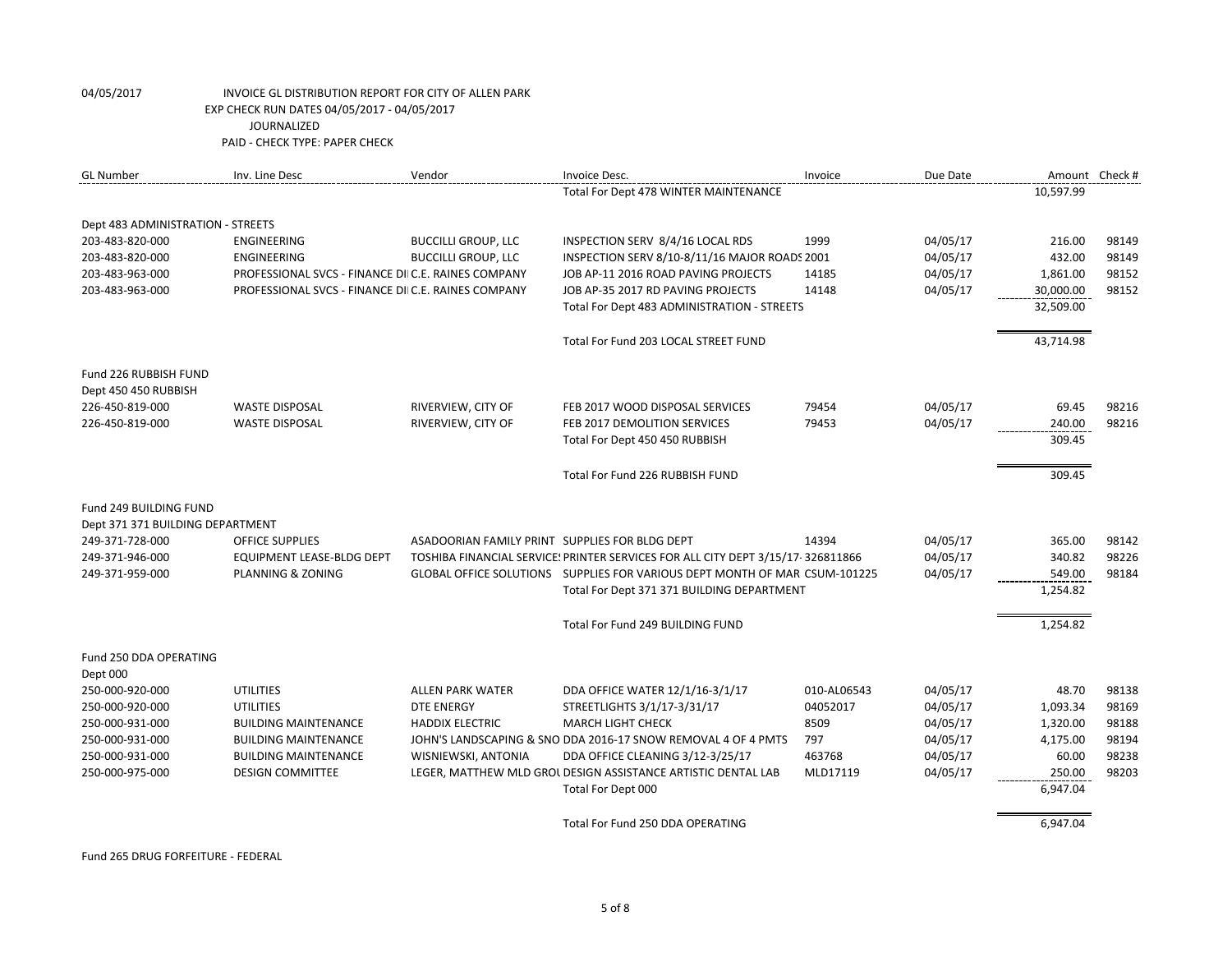| <b>GL Number</b>       | Inv. Line Desc                                 | Vendor                           | Invoice Desc.                                                                                             | Invoice        | Due Date | Amount Check # |       |
|------------------------|------------------------------------------------|----------------------------------|-----------------------------------------------------------------------------------------------------------|----------------|----------|----------------|-------|
| Dept 000               |                                                |                                  |                                                                                                           |                |          |                |       |
| 265-000-757-000        | <b>OPERATING SUPPLIES</b>                      | C.M.P. DISTRIBUTORS, INC.        | <b>POLICE SUPPLIES</b>                                                                                    | 51075          | 04/05/17 | 798.00         | 98155 |
| 265-000-939-000        | <b>VEHICLE MAINTENANCE</b>                     | EAST MICHIGAN TRAILER SAL PARTS  |                                                                                                           | 6367675        | 04/05/17 | 119.95         | 98172 |
| 265-000-939-000        | <b>VEHICLE MAINTENANCE</b>                     | <b>GLENDALE AUTO VALUE</b>       | PARTS FOR 2015 FORD POLICE                                                                                | 359-121297     | 04/05/17 | 77.70          | 98182 |
| 265-000-939-000        | <b>VEHICLE MAINTENANCE</b>                     | <b>GLENDALE AUTO VALUE</b>       | PARTS FOR 2009 FORD ESCAPE                                                                                | 359-121422     | 04/05/17 | 91.63          | 98182 |
| 265-000-939-000        | <b>VEHICLE MAINTENANCE</b>                     | <b>GLENDALE AUTO VALUE</b>       | <b>PARTS</b>                                                                                              | 359-121407     | 04/05/17 | 35.82          | 98182 |
| 265-000-939-000        | <b>VEHICLE MAINTENANCE</b>                     | <b>GLENDALE AUTO VALUE</b>       | PARTS FOR 2015 FORD AND 2011 CROWN VICT 359-121312                                                        |                | 04/05/17 | 531.80         | 98182 |
| 265-000-939-000        | <b>VEHICLE MAINTENANCE</b>                     | <b>GLENDALE AUTO VALUE</b>       | <b>PARTS</b>                                                                                              | 359-121663     | 04/05/17 | 11.98          | 98182 |
| 265-000-939-000        | <b>VEHICLE MAINTENANCE</b>                     | <b>GLENDALE AUTO VALUE</b>       | <b>CREDIT ON RET PARTS</b>                                                                                | CM359-121891   | 04/05/17 | (14.49)        | 98182 |
| 265-000-939-000        | <b>VEHICLE MAINTENANCE</b>                     | <b>GLENDALE AUTO VALUE</b>       | PARTS FOR 2015 FORD POLICE VEH                                                                            | 359-121889     | 04/05/17 | 24.98          | 98182 |
| 265-000-939-000        | <b>VEHICLE MAINTENANCE</b>                     | TREDROC TIRE ALLEN PARK 7: PARTS |                                                                                                           | 42084          | 04/05/17 | 766.80         | 98227 |
| 265-000-984-000        | COMPUTER EQUIPMENT/SOFTWA CDW GOVERNMENT, INC. |                                  | <b>PARTS</b>                                                                                              | HHM1739        | 04/05/17 | 252.48         | 98151 |
| 265-000-984-000        | COMPUTER EQUIPMENT/SOFTWA CDW GOVERNMENT, INC. |                                  | <b>PARTS</b>                                                                                              | <b>HHT2264</b> | 04/05/17 | 3,717.82       | 98151 |
| 265-000-984-000        | COMPUTER EQUIPMENT/SOFTWA CDW GOVERNMENT, INC. |                                  | <b>PARTS</b>                                                                                              | <b>HCR0353</b> | 04/05/17 | 36.37          | 98151 |
| 265-000-985-000        | <b>CAPITAL OUTLAY</b>                          | <b>GORNO FORD</b>                | 2-2017 FORD TRUCK FOR POLCE DEPT                                                                          | H7291          | 04/05/17 | 53,430.00      | 98186 |
|                        |                                                |                                  | Total For Dept 000                                                                                        |                |          | 59,880.84      |       |
|                        |                                                |                                  | Total For Fund 265 DRUG FORFEITURE - FEDERAL                                                              |                |          | 59,880.84      |       |
| Fund 271 LIBRARY       |                                                |                                  |                                                                                                           |                |          |                |       |
| Dept 000               |                                                |                                  |                                                                                                           |                |          |                |       |
| 271-000-728-000        | <b>OFFICE SUPPLIES</b>                         |                                  | GLOBAL OFFICE SOLUTIONS  SUPPLIES FOR VARIOUS DEPT MONTH OF MAR CSUM-101225                               |                | 04/05/17 | 217.79         | 98184 |
| 271-000-828-000        | <b>MATERIALS</b>                               | <b>STEINWAY INC</b>              | <b>CD'S FOR LIBBRARY</b>                                                                                  | 35522          | 04/05/17 | 73.95          | 98141 |
| 271-000-828-000        | <b>MATERIALS</b>                               | <b>BAKER &amp; TAYLOR</b>        | <b>MATERIALS FOR LIBRARY</b>                                                                              | 2032718252     | 04/05/17 | 70.96          | 98144 |
| 271-000-828-000        | <b>MATERIALS</b>                               | <b>BAKER &amp; TAYLOR</b>        | <b>MATERIALS FOR LIBRARY</b>                                                                              | 2032705761     | 04/05/17 | 121.45         | 98144 |
| 271-000-828-000        | <b>MATERIALS</b>                               | BESTSELLERS AUDIO, LLC           | AUDIOBOOKS FOR LIBRARY                                                                                    | 5851           | 04/05/17 | 390.00         | 98146 |
| 271-000-828-000        | <b>MATERIALS</b>                               | <b>BRODART CO.</b>               | <b>SUPPLIES FOR LIBRARY</b>                                                                               | B4923739       | 04/05/17 | 24.64          | 98148 |
| 271-000-828-000        | <b>MATERIALS</b>                               | CENGAGE LEARING INC              | <b>MATERIALS FOR LIBRARY</b>                                                                              | 60356384       | 04/05/17 | 19.96          | 98181 |
|                        |                                                |                                  | Total For Dept 000                                                                                        |                |          | 918.75         |       |
|                        |                                                |                                  | <b>Total For Fund 271 LIBRARY</b>                                                                         |                |          | 918.75         |       |
| Fund 592 WATER & SEWER |                                                |                                  |                                                                                                           |                |          |                |       |
| Dept 000               |                                                |                                  |                                                                                                           |                |          |                |       |
| 592-000-275-000        | <b>SPECIAL READ</b>                            | <b>WELLS FARGO</b>               | UB REFUND FOR ACCOUNT: 730-CO080-26                                                                       | 04/05/2017     | 04/05/17 | 41.68          | 98202 |
| 592-000-275-000        | 5/8 READY TO SERVE                             | <b>WELLS FARGO</b>               | UB REFUND FOR ACCOUNT: 730-CO080-26                                                                       | 04/05/2017     | 04/05/17 | 6.81           | 98202 |
| 592-000-275-000        |                                                |                                  | REFUNDABLE UTILITY PAYMENTS WAYNE COUNTY TREASURER TAX PMT WINTER TAXES 15810 THOMAS ALLER 30014010342302 |                | 04/05/17 | 720.54         | 98237 |
|                        |                                                |                                  | Total For Dept 000                                                                                        |                |          | 769.03         |       |
| Dept 600 WATER         |                                                |                                  |                                                                                                           |                |          |                |       |
| 592-600-748-000        | <b>HYDRANT MAINTENANCE</b>                     | EJ USA, INC                      | <b>SUPPLIES</b>                                                                                           | 110170013333   | 04/05/17 | 1,692.97       | 98171 |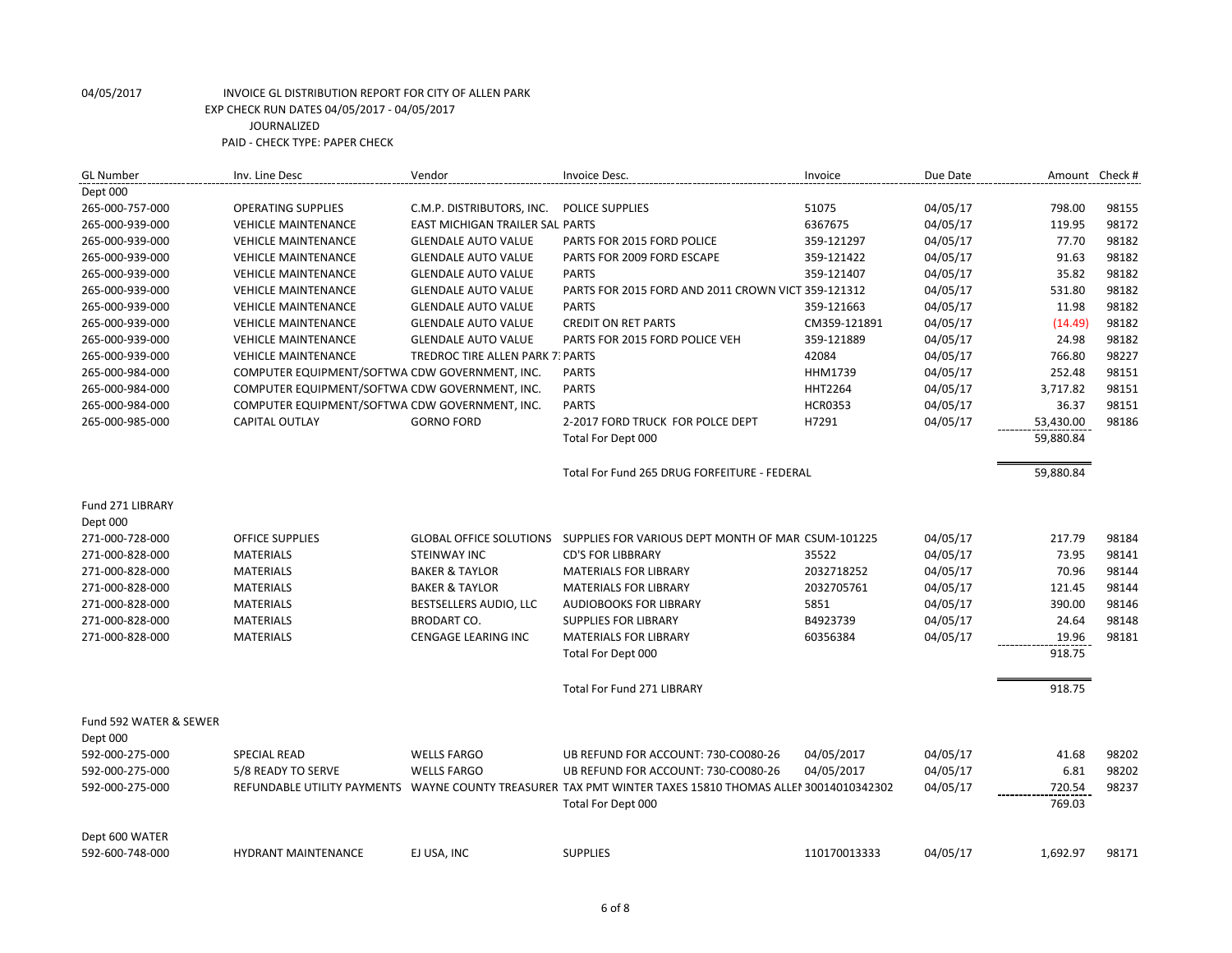| <b>GL Number</b>             | Inv. Line Desc                                 | Vendor                                              | Invoice Desc.                                                                           | Invoice             | Due Date | Amount     | Check # |
|------------------------------|------------------------------------------------|-----------------------------------------------------|-----------------------------------------------------------------------------------------|---------------------|----------|------------|---------|
| 592-600-926-050              | PURCHASED WATER                                |                                                     | GREAT LAKES WATER AUTHO FEB 2017 WHOLESALE CHGS 2/1/17-3/1/17                           | <b>FEBWHOLESALE</b> | 04/05/17 | 162,527.40 | 98164   |
| 592-600-985-000              | <b>CAPITAL OUTLAY</b>                          |                                                     | BRICCO EXCAVATING CO LLC JOB AP 24 PMT #3 WATER MAIN REPLACEMEN JOB AP-24               |                     | 04/05/17 | 183,534.49 | 98147   |
|                              |                                                |                                                     | Total For Dept 600 WATER                                                                |                     |          | 347,754.86 |         |
| Dept 601 601 SEWER           |                                                |                                                     |                                                                                         |                     |          |            |         |
| 592-601-745-300              | STORM/CB MAINTENANCE                           | <b>CO-PIPE PRODUCTS INC</b>                         | <b>PARTS</b>                                                                            | 49433               | 04/05/17 | 22.00      | 98160   |
| 592-601-900-000              | PRINTING & PUBLISHING                          | <b>SMART BILL</b>                                   | POSTAGE AND SUPPLIES FOR UTILITY BILLS                                                  | 27556-S             | 04/05/17 | 1,867.22   | 98221   |
| 592-601-907-300              | <b>EXCESS FLOW- WAYNE COUNTY</b>               | <b>WAYNE COUNTY</b>                                 | <b>MARCH 2017 FIXED EXCESS</b>                                                          | 288776              | 04/05/17 | 86,742.00  | 98232   |
| 592-601-908-000              | <b>IWC CHARGES- DETROIT</b>                    | <b>GREAT LAKES WATER AUTHO FEB 2017 IWC CHARGES</b> |                                                                                         | <b>FEBIWC</b>       | 04/05/17 | 2,562.43   | 98163   |
| 592-601-921-000              | <b>OFFICE SUPPLIES</b>                         | <b>GLOBAL OFFICE SOLUTIONS</b>                      | SUPPLIES FOR VARIOUS DEPT MONTH OF MAR CSUM-101225                                      |                     | 04/05/17 | 47.16      | 98184   |
| 592-601-923-000              | PROFESSIONAL SERVICES                          | <b>BUCCILLI GROUP, LLC</b>                          | INSPECTION SERV 8/1-8/2/16                                                              | 1900                | 04/05/17 | 432.00     | 98149   |
| 592-601-923-000              | PROFESSIONAL SERVICES                          | <b>BUCCILLI GROUP, LLC</b>                          | INSPECTION SERV 8/8-8/12/16                                                             | 1903                | 04/05/17 | 432.00     | 98149   |
| 592-601-927-060              | SEWAGE DISPOSAL- WAYNE COUN DUWA               |                                                     | FEB 2017 SEWAGE FEE                                                                     | FEBSEWAGE           | 04/05/17 | 391.93     | 98170   |
| 592-601-927-060              | SEWAGE DISPOSAL-WAYNE COUN WAYNE COUNTY        |                                                     | FEB 2017 SEWAGE CHARGES                                                                 | FEBSEWAGE           | 04/05/17 | 39,192.73  | 98234   |
| 592-601-927-100              | DETROIT POLLUTANTS                             |                                                     | GREAT LAKES WATER AUTHO FEB 2017 POLLUTANT SURCHARGE                                    | FEBPOLLUTANT        | 04/05/17 | 150.35     | 98165   |
| 592-601-939-100              | <b>VEHICLE MAINTENANCE</b>                     | <b>EXOTIC AUTOMATION &amp; SUPIPARTS</b>            |                                                                                         | 1596710             | 04/05/17 | 78.66      | 98175   |
| 592-601-939-100              | <b>VEHICLE MAINTENANCE</b>                     | <b>EXOTIC AUTOMATION &amp; SUPI PARTS</b>           |                                                                                         | 1595652             | 04/05/17 | 47.50      | 98175   |
| 592-601-940-500              | FAIRLANE/INDEPNCE MKT STATIOI HADDIX ELECTRIC  |                                                     | SERVICES AND PARTS TO INSTALL TIMER AT PU 8481                                          |                     | 04/05/17 | 760.00     | 98188   |
| 592-601-940-500              | FAIRLANE/INDEPNCE MKT STATIOI MILLER BOLDT INC |                                                     | REPAIR TO ALLEN PARK FAILANE PUMP STN                                                   | S1638-1             | 04/05/17 | 748.92     | 98201   |
| 592-601-940-500              |                                                |                                                     | FAIRLANE/INDEPNCE MKT STATIOI SECURITY CENTRAL PROTECTI BURG/FIRE BACKUP 4/1/17-4/30/17 | 3103570             | 04/05/17 | 37.95      | 98218   |
| 592-601-951-000              | <b>ENGINEERING CONSULTANTS</b>                 | C.E. RAINES COMPANY                                 | JOB AP-01 GENERAL PROJECTS                                                              | 14187               | 04/05/17 | 1,777.00   | 98152   |
| 592-601-962-000              | <b>MISCELLANEOUS</b>                           | ETNA SUPPLY COMPANY                                 | SENSUS LOGIC ANNUAL HOSTING FEE                                                         | S101122347.007      | 04/05/17 | 27,500.00  | 98174   |
| 592-601-987-100              | CAPITAL OUTLAY - SAW GRANT                     | <b>RITTER GIS INC</b>                               | GIS SERVICES 2017 WASTEWATER/STORMWAT 2016-0228                                         |                     | 04/05/17 | 35,770.00  | 98215   |
| 592-601-987-100              | CAPITAL OUTLAY - SAW GRANT                     |                                                     | WADE-TRIM/ASSOCIATES, INIPROF SERVICES THRU 1/29/17-2/25/17                             | 2007831             | 04/05/17 | 30,710.72  | 98231   |
|                              |                                                |                                                     | Total For Dept 601 601 SEWER                                                            |                     |          | 229,270.57 |         |
| Dept 603 603 BASIN           |                                                |                                                     |                                                                                         |                     |          |            |         |
| 592-603-853-000              | <b>TELEPHONE- BASIN</b>                        | <b>VERIZON WIRELESS</b>                             | SERVICES FOR BASIN 2/24/17-3/23/17                                                      | 9782686628          | 04/05/17 | 50.04      | 98229   |
| 592-603-930-000              | <b>SEWER MAINTENANCE</b>                       | <b>KENNEDY INDUSTRIES</b>                           | FIELD SERVICES LAWRENCE PUMP STN INSTALL 575586                                         |                     | 04/05/17 | 302.00     | 98195   |
| 592-603-930-000              | <b>SEWER MAINTENANCE</b>                       | <b>KENNEDY INDUSTRIES</b>                           | FIELD SERVICE TROUBLE SHOOT PUMPS AT LAV 575345                                         |                     | 04/05/17 | 230.00     | 98195   |
| 592-603-930-000              | <b>SEWER MAINTENANCE</b>                       | <b>KENNEDY INDUSTRIES</b>                           | FIELD SERVICE INSTALL NEW PUMP AT LAWREN 575308                                         |                     | 04/05/17 | 560.75     | 98195   |
| 592-603-931-000              | <b>BUILDING MAINTENANCE</b>                    |                                                     | MICHIGAN DEPT. OF LISC/REC BOILER INSPECTION PUMP STN                                   | BLR401142           | 04/05/17 | 130.00     | 98199   |
|                              |                                                |                                                     | Total For Dept 603 603 BASIN                                                            |                     |          | 1,272.79   |         |
| Dept 604 ADMINISTRATION/DEBT |                                                |                                                     |                                                                                         |                     |          |            |         |
| 592-604-991-500              | <b>BOND PRINCIPAL AND INT-CITY</b>             | <b>WAYNE COUNTY</b>                                 | <b>DOWNRIVER REVENUE BONDS</b>                                                          | 289215              | 04/05/17 | 33,610.08  | 98233   |
|                              |                                                |                                                     | Total For Dept 604 ADMINISTRATION/DEBT                                                  |                     |          | 33,610.08  |         |
|                              |                                                |                                                     | Total For Fund 592 WATER & SEWER                                                        |                     |          | 612,677.33 |         |

Fund 701 TRUST AND AGENCY